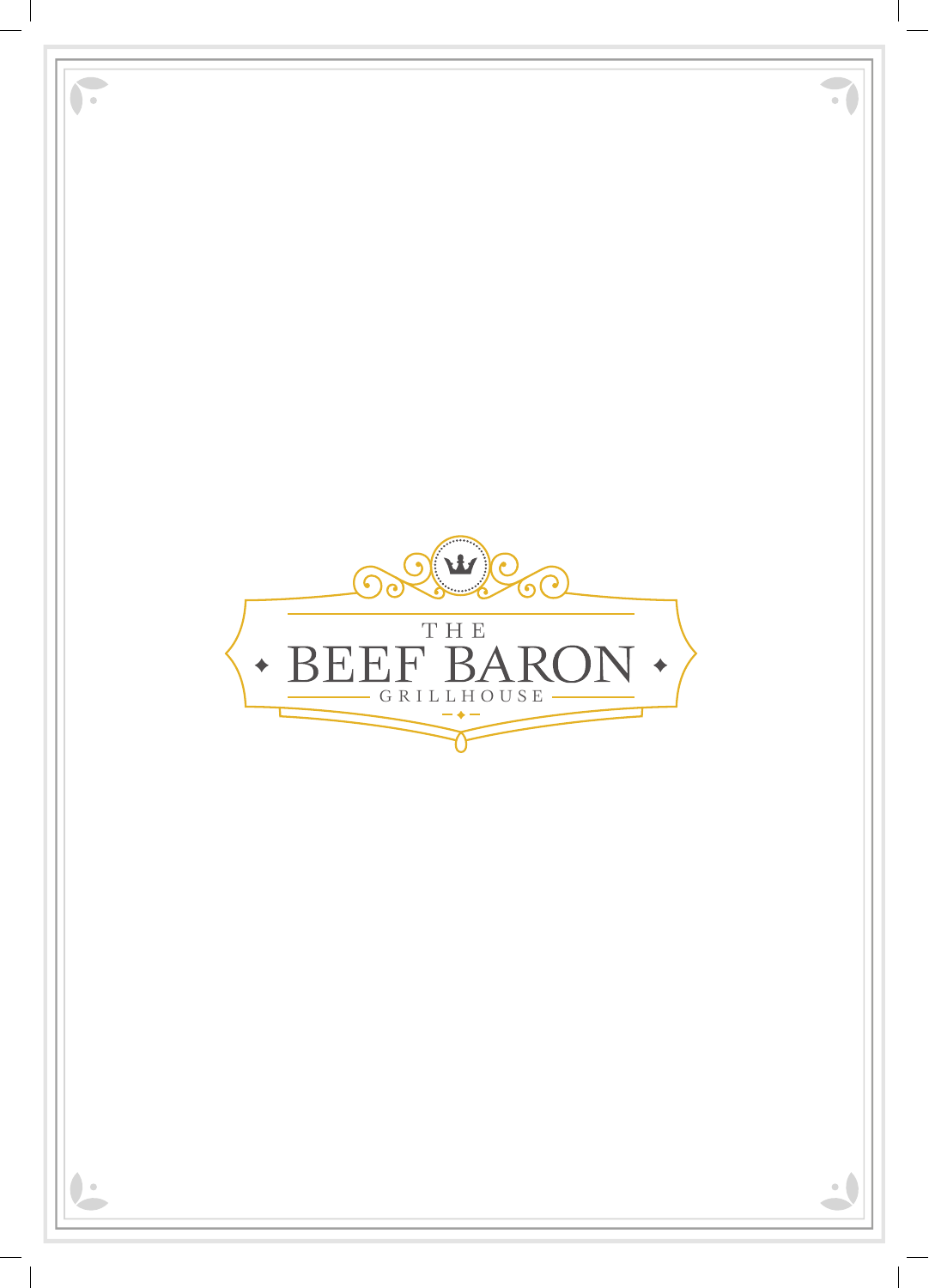#### ///////////////////////////////

## **OUR STORY**

#### 

Our history is as well-aged as our cuts, and harkens back to a simpler time when the site of our very first restaurant in Gaborone, Botswana was nothing more than a cattle field. This field was owned by the man who bears the restaurant's name and was well-known for producing the finest, most succulently-aged beef.

The Beef Baron's reputation so proceeded him, that it led to a long standing friendship with Dr David Livingstone, who not only navigated this great continent, but was also renowned for exploring the finest in culinary delicacies. This led to regular meeting of the two friends, where only the finest cuts of beef were served as they shared stories and enjoyed each other's company.

Today we celebrate and toast the reputation of The Beef Baron by sharing his legacy. Welcome to the Beef Baron Grillhouse.

A place of tender moments. Where good times are never rare.

*Beef Baron - it's where people meat.*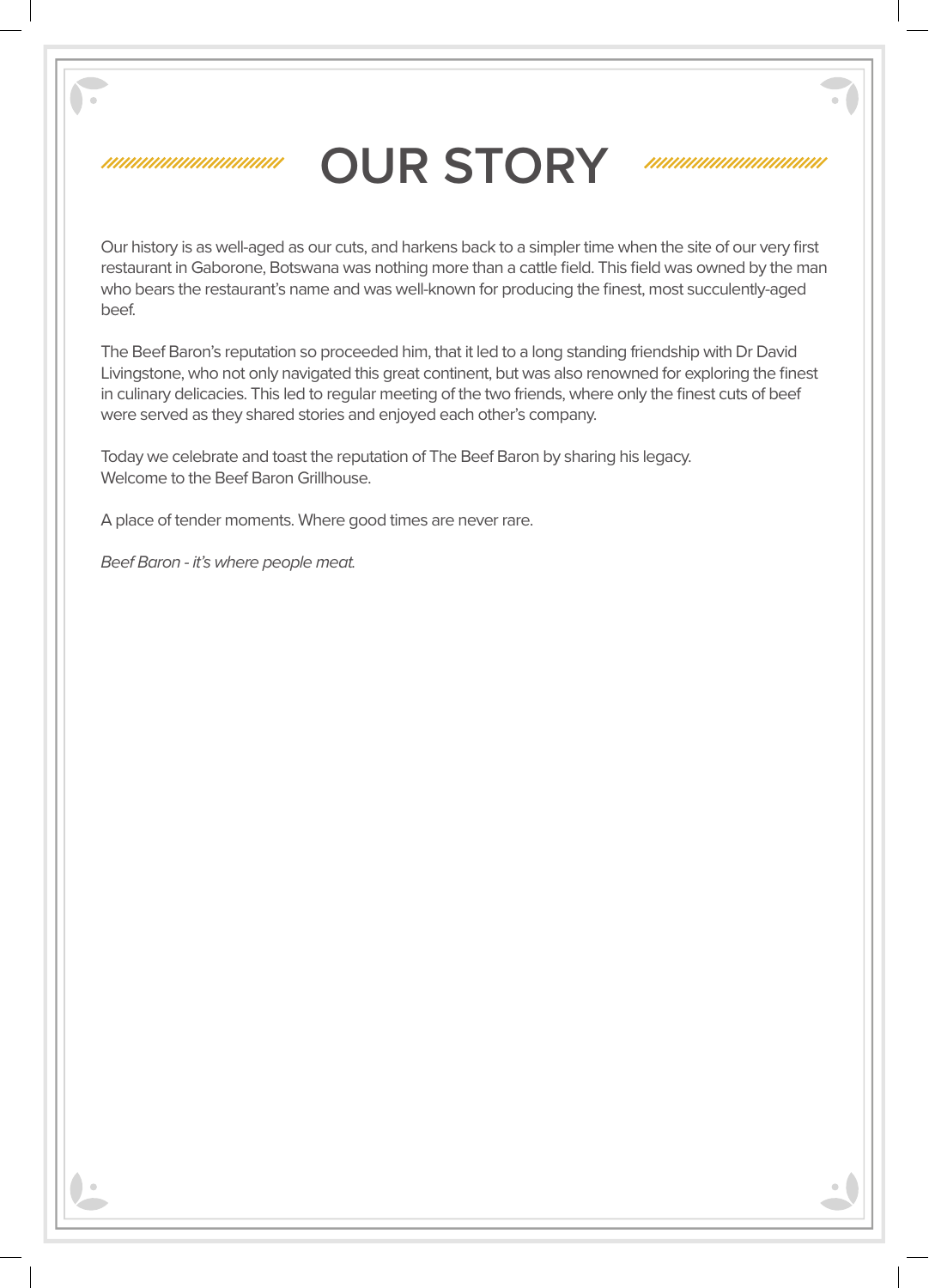# **SMALL PLATES SOUPS**

### BBQ AND PARMESAN COATED

SWEETCORN RIBS (V)

Grilled over open flame basted in BBQ sauce and coated in grated parmesan - 60

#### SMOKED SALMON TROUT

With avocado smear, caper berries, shaved onion, horseradish crème fresh and freshly baked roosterkoek - 115

#### BIRD EYE CHILLI CHICKEN LIVERS

Pan fried in butter with sliced onions, bird eye chilli paste, sherry, and cream with freshly baked roosterkoek - 70

#### PAP AND WORS

Farm style beef boerewors pinwheel, putu pap and chakalaka - 70

#### BARON WINGS

Four wings flame grilled or deep fried, tossed in either Peri Peri or BBQ sauce - 75

#### CRUMBED HALOUMI (V)

Lightly coated in maize meal and fried crispy, with a sweet chilli jam - 70

#### DEEP FRIED PORTOBELLO MUSHROOM (V)

Sliced and coated with bread crumbs, deep fried and served with a dill cucumber aioli - 75

#### CHEESE BURGER SPRING ROLLS

With tomato chutney and Dijon mustard aioli - 75

#### SALT AND PEPPER CALAMARI

With dill cucumber aioli - 85

#### GRILLED PRAWNS

3 Queens pan-fried with lemon and garlic served in tomato chutney with freshly baked roosterkoek - 85

#### BEEF CARPACCIO

Thinly sliced rare beef fillet, smoked paprika, lemon, olive oil, mushrooms, shaved parmesan, micro herb shoots, balsamic vinegar and roosterkoek - 95

#### GARLIC AND CHEESE ROOSTERKOEK

Roosterkoek with creamy garlic butter and melted cheddar cheese - 35



Hearty and packed with veggies and noodles - 55

### **SALADS** ,,,,,,,,,,,,,,,,,,,,,,,,,,

#### THE VILLAGE GREEK

Cucumber, peppers, tomato, onion, Feta, Kalamata olives, olive oil, balsamic and oregano vinaigrette - 90

#### THE BARON RARE SIRLOIN COB

Avocado, corn kernels, onion, tomato, red kidney beans, boiled egg, mixed green lettuce, cucumber ribbons, blue cheese crumble, buttermilk ranch dressing - 125

#### CHICKEN CAESAR SALAD

Grilled chicken breast, cos lettuce, boiled egg, garlic and black pepper croutons, fresh parmesan shavings and Caesar dressing (contains anchovies) - 115

#### SMOKED SALMON SALAD

Mixed greens, grilled tomatoes, onions, cream cheese, capers, fresh dill, lemon wedges and a crème fresh dressing - 135

#### TOMATO AND ONION (V)

Slices of tomato and onion with rock salt, crushed black pepper, olive oil and blue cheese dressing - 70



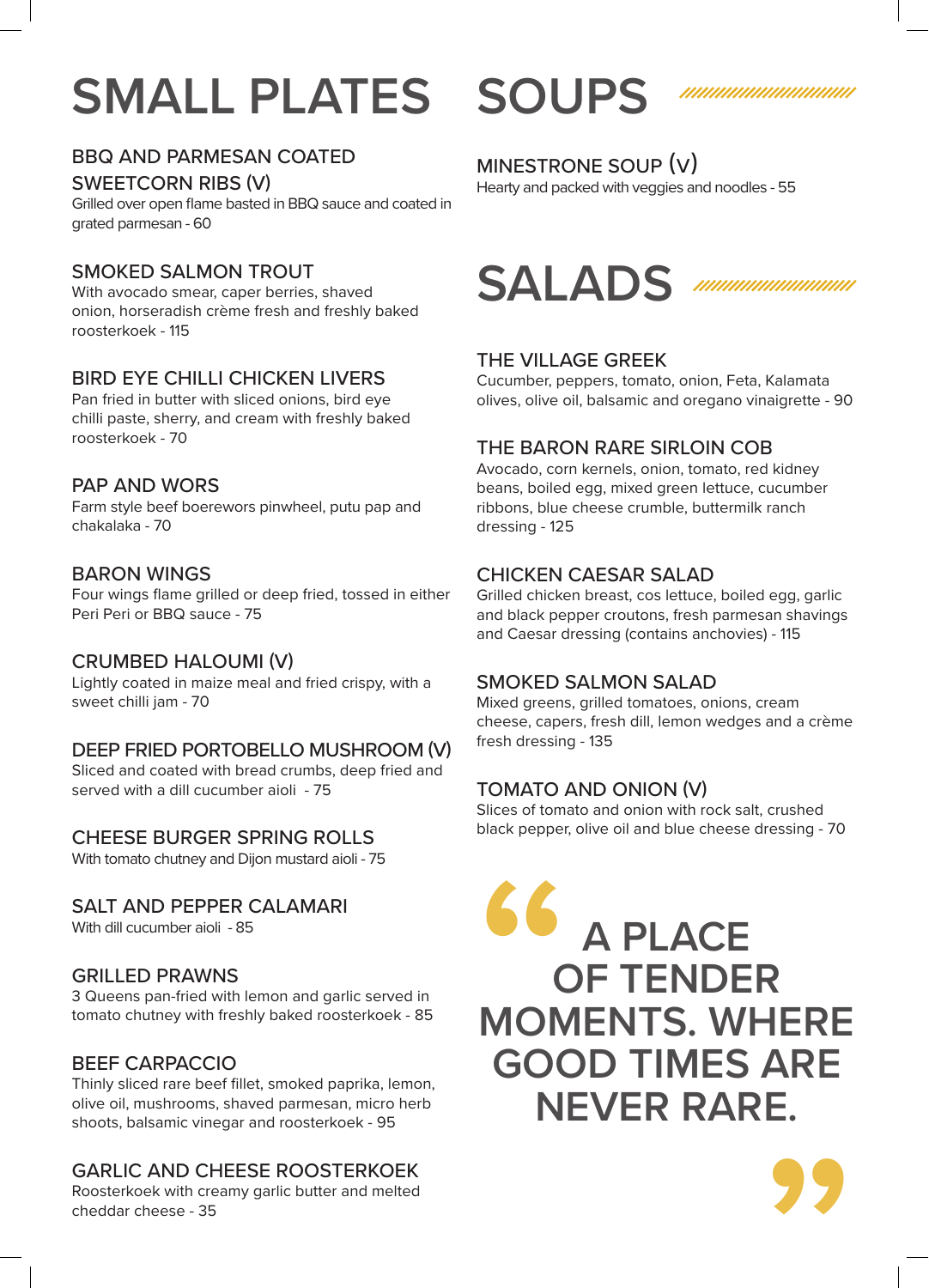# FROM THE GRILL *MUNIMUM MUNIMUM MUNIMUM MINIMUM*

*Only the finest of cuts selected for your enjoyment. All our beef steaks are dry aged on the bone for up to 10 days and then wet aged up to 28 days. Steaks are flame grilled and either BBQ or Chimichurri basted, or black pepper crusted topped with herbed compound butter. All grills served with choice of 1 side.*

#### GRILLS – MEAT TEMPERATURE

BLUE - Quickly seared on each side, but remains cool, red, and raw on the inside.

RARE - Warm red center becoming more opaque.

MEDIUM RARE - Seared with a pink to slightly red center.

MEDIUM - Deep sear with pink center.

MEDIUM WELL - Deep sear and well cooked with only a hint of pink.

WELL DONE - Completely cooked and charred with very firm texture. Not recommended.

#### BARON SIGNATURE PLATTER -

NEW YORK STRIPLOIN

#### SERVES TWO

Flame grilled platter of beef striploin, beef boerewors, lamb cutlets, chicken thigh skewer and pork ribs, served with two sides and two sauces of choice - 475

| <b>NEW YORK STRIPLOIN</b> | 200 <sub>q</sub><br>300g | 130<br>160 |
|---------------------------|--------------------------|------------|
| <b>THICK CUT RUMP</b>     | 200 <sub>q</sub><br>300g | 130<br>160 |
| <b>FILLET</b>             | 200q<br>300g             | 155<br>185 |
| <b>T.BONE</b>             | 500g                     | 185        |
| <b>PRIME RIB</b>          | 700g                     | 265        |

#### RIBS

Smoky BBQ or Chimichurri basted

| <b>PORK</b> | 400g<br>800g | 160<br>245 |
|-------------|--------------|------------|
| <b>BEEF</b> | 400g<br>800g | 165<br>255 |

#### HALF GRILLED CHICKEN

Marinated and flame grilled basted with either BBQ or Peri-Peri - 115

#### CHICKEN ESPETADA

Deboned chicken thighs with onions and peppers - 120

#### LAMB LOIN CUTLETS

Four cutlets with rosemary, olive oil and garlic rub - 230

#### PORK CHOPS

Two 200g succulent pork rib chops with smoky BBQ or chimichurri - 155

#### BARON BEEF OR CHICKEN BURGER

200g ground steak or butterflied chicken fillet burger on brioche bun, crisp lettuce, sliced tomato, pickled cucumber, Baron burger dressing, crispy fried onion rings and shoestring fries - 95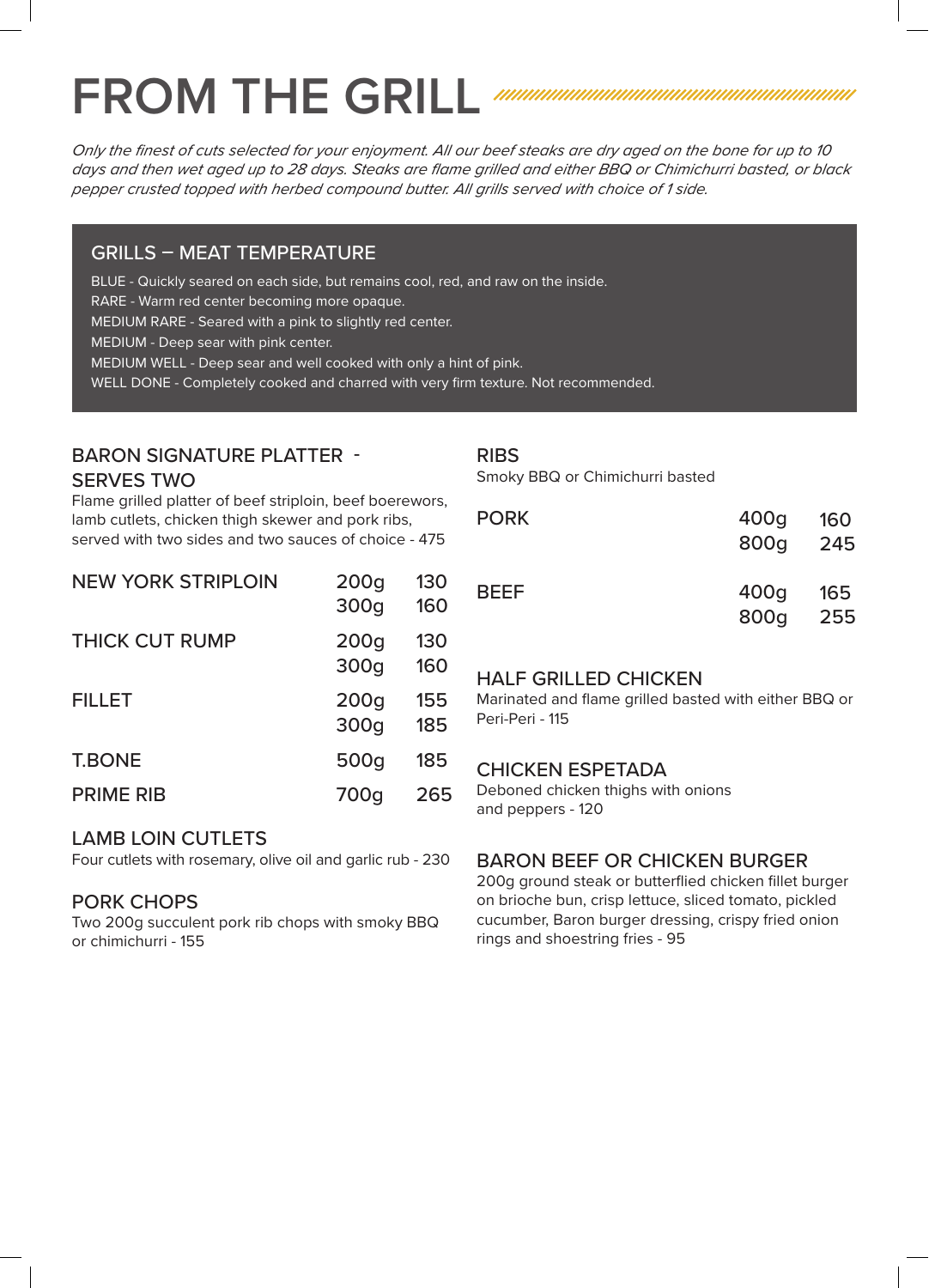# **SIDES AND SAUCES**

### SIDES

- // Shoestring potato fries
- // Crushed roasted baby potatoes
- // Putu Pap with tomato sheba
- // Parmesan and butter mashed potatoes
- // Mac and Cheese
- // Baron Samp with beans
- // Onion and lentil basmati rice
- // Garlic butter sautéed button mushrooms and onions
- // Crispy fried onion rings
- // Seasonal vegetables steamed and sautéed
- // Honey cinnamon roasted butternut
- // Creamed or regular steamed spinach
- **// Additional sides 35**

### SAUCES 30 EACH

| // Hollandaise              | // Chakalaka    |
|-----------------------------|-----------------|
| // Madagascan peppercorn    | // Tomato Sheba |
| // Field mushroom           | // Monkey Gland |
| // Roasted garlic and thyme | // Blue Cheese  |
| // Cheddar and Dijon        | // Chimichurri  |
|                             |                 |

# **BEEF BARON FAVOURITES**

### CAMEMBERT SIRLOIN

300g beef striploin topped with camembert, crispy bacon and onion marmalade with crushed roasted baby potatoes and crispy fried onion rings -190

### FILLET AND PRAWN

300g Fillet steak and 3 queen prawns served with crushed roasted baby potatoes and crispy fried onion rings - 245

### BACON AND PEPPADEW FILLET

300g Fillet steak stuffed with peppadew and bacon, topped with a cheese and Dijon mustard sauce served with parmesan mashed potatoes and crispy fried onion rings - 215

### BRIE AND BILTONG SIRLOIN

300g beef striploin grilled to your liking, topped with brie cheese, shaved biltong and coated with roasted garlic and thyme sauce. Served with choice of one side - 195

#### RUMP MAFIOSA

300g Rump steak grilled to your liking topped with bird eye chilli chicken livers, served with a choice of one side - 190

#### **EISBEIN**

Twice cooked pork knuckle with sauerkraut, crushed roasted baby potatoes and apple sauce - 165

#### CHICKEN BREAST FILLET

Stuffed with bacon and mushroom topped with a cheddar and Dijon mustard sauce served with parmesan mashed potatoes and crispy fried onion rings - 165

#### MUMBAI CHICKEN AND PRAWN CURRY

Chicken thighs and prawn tails in a coconut curry served with sambals, roti and basmati rice - 170

#### DURBAN LAMB CURRY

Deboned lamb slow cooked in a traditional curry sauce served with sambals, roti and basmati rice - 175

#### SLOW ROASTED LAMB SHANK

In red wine, rosemary and garlic with vegetables and creamed mashed potato - 225

#### BRAISED OXTAIL

Rich tomato and sherry sauce with carrots, butter beans and parmesan mashed potatoes - 185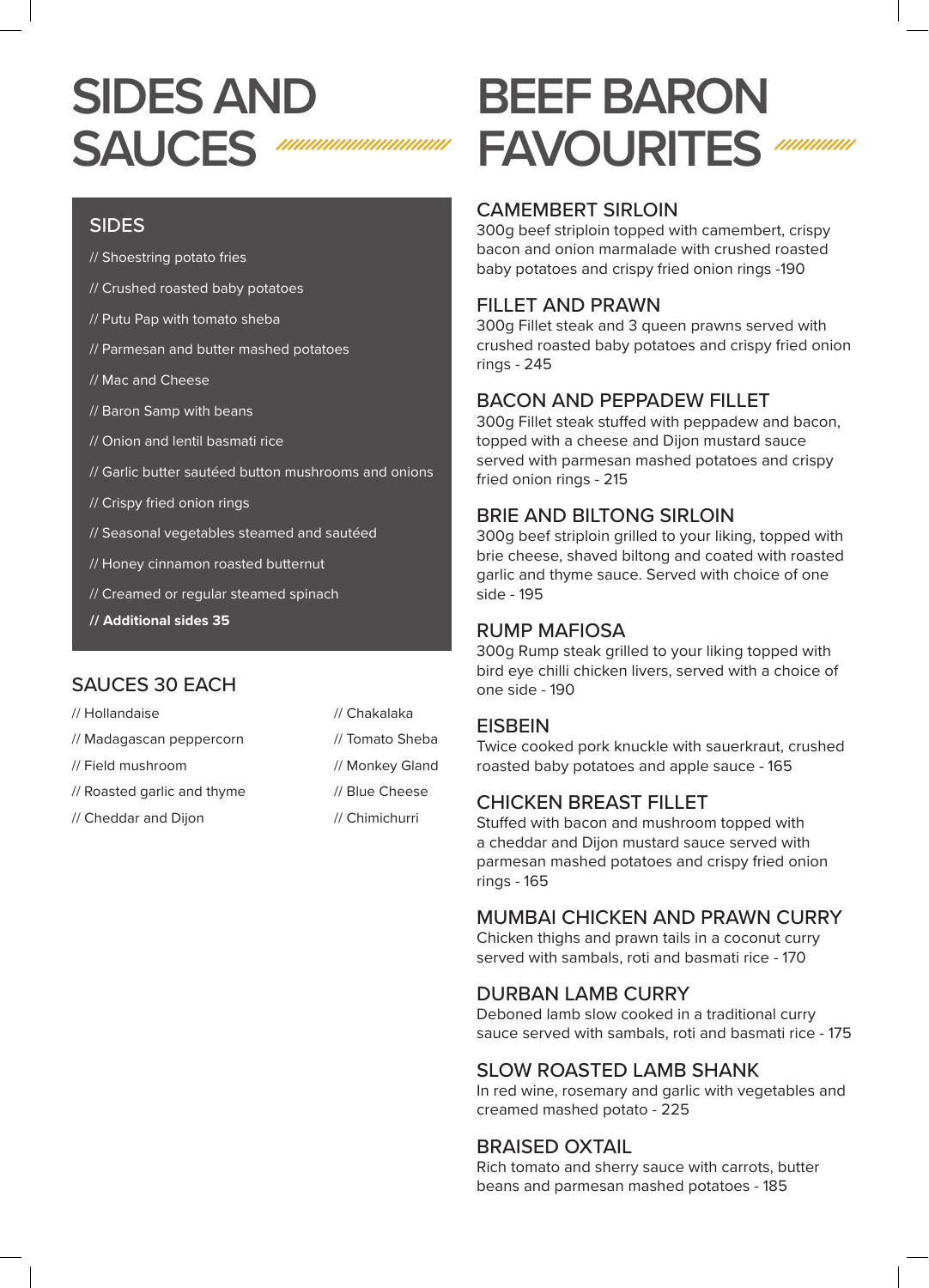### **FROM THE OCEAN** ////////////////////////////////

#### FISH & CHIPS

Pan-fried or battered and deep-fried fillet of hake served with lemon or garlic butter and shoestring fries - 125

#### QUEEN PRAWNS

Lightly seasoned and grilled served with onion and lentil basmati rice or shoestring fries and side of lemon, chilli and garlic butter

6 - 155 12 - 235 18 - 295 24 - 360

#### CALAMARI

Pan-fried with parsley, lemon and garlic, served with onion and lentil basmati rice or shoestring fries and choice of lemon or garlic butter - 155

#### GRILLED KINGKLIP

Kingklip fillet pan fried in lemon butter on creamed mashed potato, with spinach and honey cinnamon roasted butternut - 255

#### SEAFOOD PLATTER

Salt and pepper calamari, fillet of hake and 6 queen prawns served with onion and lentil basmati rice or shoestring fries and side of lemon, chilli and garlic butter - 320

# **BARON HERBIVORY MEALS** *MMMMMMMMMM*

### SPINACH AND FETA TORTELLINI

Ring shaped pasta parcels, stuffed with spinach & feta cheese, cooked in a tomato & cream sauce - 145

#### VEGETARIAN CURRY

Curry of chick peas, red kidney beans, brown lentils, butternut and spinach served with basmati rice and sambals - 140

#### MAC AND CHEESE

Elbow Macaroni in a cheddar and Dijon cheese sauce covered in melted cheddar cheese - 125

# **SHARED MEALS** *MMMMMMMMMMM*

### T-BONE FLORENTINE 1.2KG –

#### SERVED FAMILY STYLE

Sliced and served with crushed roasted baby potatoes, sauteed garlic mushrooms and onions and crispy fried onion rings - 465

#### THE THREE BEEF CUTS

200g Sirloin, Rump and Fillet served with a choice of 2 sides and 2 sauces - 405

#### CHICKEN PLATTER

Half Grilled Chicken, Chicken Espetada and 4 Baron Wings served with choice of 2 sides - 295

#### MIXED GRILL

200g Striploin, 2 lamb cutlets, boerewors pinwheel & 2 Baron wings served with a choice of 2 sides - 295